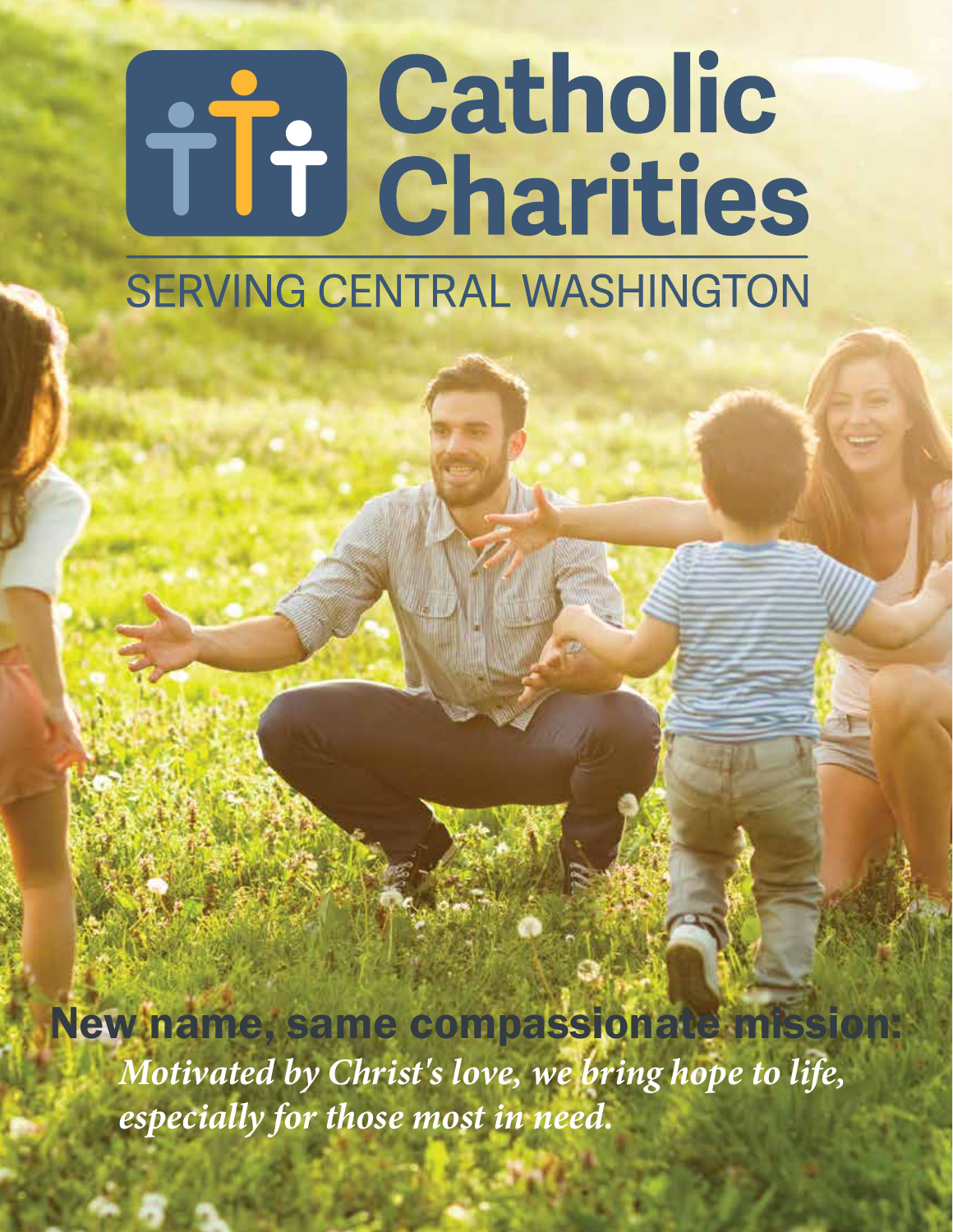# Our Name Has Changed, but Our Mission Remains the Same: Bringing Hope to Life for Those in Need

**From our humble beginnings providing adoptive homes for children, and safe,**<br>caring foster homes for children experiencing abuse or neglect, Catholic<br>Charities has been there for the poor, the vulnerable, and the desperat caring foster homes for children experiencing abuse or neglect, Catholic Charities has been there for the poor, the vulnerable, and the desperate. In following Christ's teaching . . ."*whatever you did for one of the least of these brothers and sisters of mine, you did for me*" . . . we are there when there is nowhere else to turn. Our PREPARES ministry to pregnant moms and walking the journey with young families for the first five years of life, continues to support our roots.



As the Board of Trustees made the decision to unite under one name and logo – **Catholic Charities Serving Central Washington**, our beginnings were not forgotten.

The Trustees' goal was to bring the work together under the same mission – whether social services, housing, or emergency services.

Today, more than 350 staff come together to provide "hope" to those most in need in our Central Washington communities, whether home visits with a pregnant mom, a place to call home for a homeless teen, counseling with a victim of abuse, food for the hungry and those who are in financial crisis, a family companion for a single mom with three children feeling alone, or a therapeutic preschool for a behaviorally-challenged child. The services are diverse and cover the life cycle – prenatal to elderly. The reason we do what we do is the same – we are called to serve the "*least of these*."

Thank you for the many important ways you partner with us in meeting the needs of nearly 40,000 individuals and families in Central Washington!

Darlene Darnell President & CEO Catholic Charities Serving Central Washington

## Timeline/History .

#### 1946

The Yakima Salvage Bureau was formed. The thrift store later became known as St. Vincent de Paul stores.





The mission of Catholic Charities was born in Central Washington when Father Thomas Gill organized the Yakima Children's Bureau, a subsidiary of Catholic Charities of the Diocese of Seattle.

#### 1950

Yakima Children's Bureau is licensed by the State of Washington as a child placing agency.

#### 1956

To better reflect the mission, the agency's name was changed to Catholic Family & Child Service (CFCS). The agency served families by providing foster care, case management, adoption, and care for unwed mothers.

#### Late 1950s-Early 1960s

The agency expanded services across the Diocese of Yakima, opening branch offices in Wenatchee, Richland, Moses Lake, Ephrata, Ellensburg, and Grandview.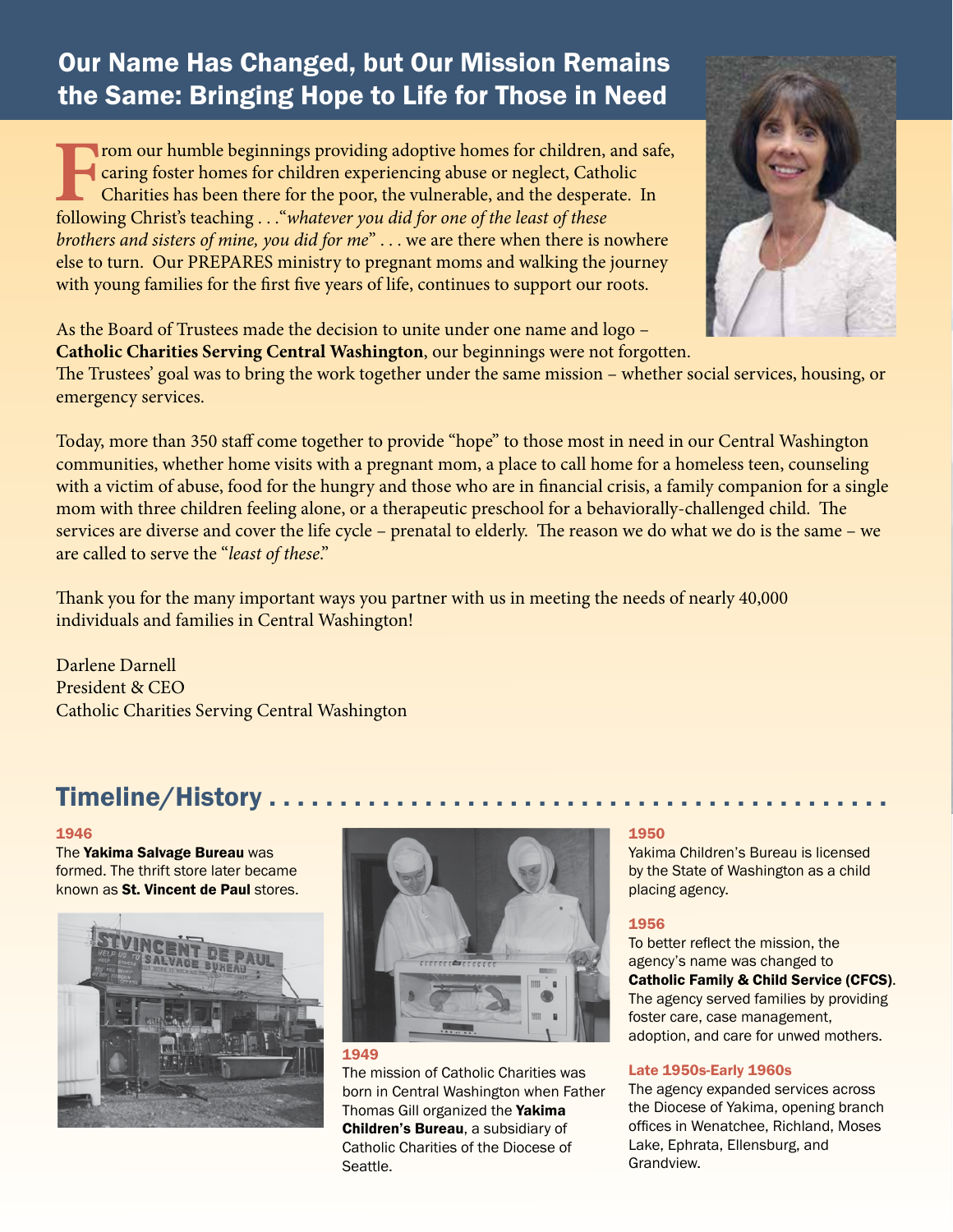# Behavioral Health

**G**emma used to wake up every<br>morning and wonder if there<br>was any point in getting out of<br>bed and starting her day. On the morning and wonder if there was any point in getting out of bed and starting her day. On the surface, the 16-year-old seemed to have a great life. She had a supportive family, good grades, and many friends. But she began to feel "off" about a year ago.

She began to avoid social situations and had self-image issues. These feelings seemed to come out of the blue, and her parents took notice. Their otherwise vibrant, friendly daughter was now sullen, apathetic, and sad.

"At first we were afraid she may have become involved with drugs, because her behavior changed so quickly. But we had no evidence of that," her mother said. "She began to cut herself and threatened to take her own life numerous times. It was at that point that we knew she needed more help."

Gemma was suffering from depression. Teen depression often makes problems seem overwhelming and the associated pain unbearable. Suicide

is an act of desperation and teen depression is often the root cause. It can strike anyone. Suicide is the second leading cause of death for youth ages 10-24. It was after a suicide attempt that Gemma decided that she did need help and sought it out herself.

"I was a typical teenager at high school," Gemma said. "I was happy, just had to deal with the typical stuff that comes along, you know? But when that depression hit me, I felt like I was losing myself, and it got worse and worse as the time went on. After I attempted suicide, I also told my mom that I was cutting and she made an appointment with a doctor who diagnosed me with depression. It changed my view on my own situation."

Gemma had a few appointments with the doctor and then was referred to Catholic Charities for counseling, where she participated in Cognitive Behavioral Therapy (CBT) for depressed adolescents, to help her make sense of her feelings. CBT for depressed adolescents is an evidenced- based practice, a highly effective type of therapy that focuses on how our thoughts, beliefs and attitudes effect our feelings and behavior. CBT can help make sense of overwhelming problems by breaking them down into smaller parts. It is one of the most effective treatments for conditions where anxiety or depression is the main problem. It can be as effective as antidepressants for many types of depression. And, it helped Gemma.

"This time, I was eager to go to my appointments because I didn't feel like such a freak, and it finally all made sense to me. I wasn't alone," Gemma said. "Asking for help saved my life, and I feel like a different person for it."

# Timeline/History . . . . . . . . . . . . . . . . . . . . . . . . Did you know?

#### 1965-1966

Portia House for teen-age girls and Teen House Group Home for Boys opened in Yakima.

#### 1970

St. Vincent de Paul stores incorporated under Catholic Charities.



#### 1976

CFCS enhanced service to families through adoption, foster care,



counseling for pregnant women, custody evaluations, and marriage counseling.

#### 1978

CFCS contracted with Yakima County to provide mental health services to children, youth, and families.

In 2014, Catholic Charities in Wenatchee began expanding its community mental health services to include crisis intervention, housing services, crisis stabilization and a 24-hour crisis line.

#### 1982

Volunteer Chore Services (now Volunteer Services) began serving frail, low-income elders and adults with disabilities.

#### 1984

The Child Care Nutrition Program began serving family home child care providers in Yakima and Kittitas counties.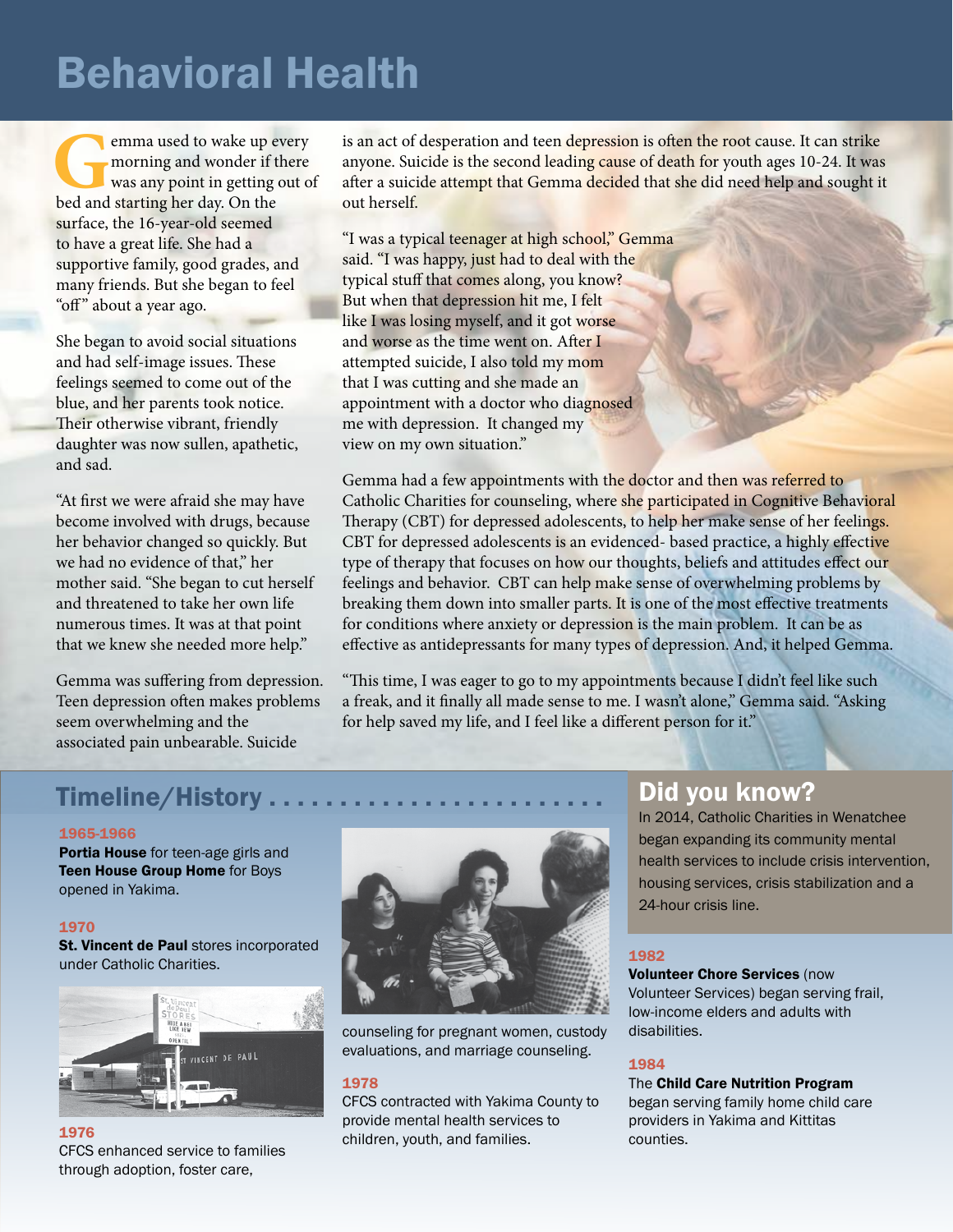# Did you know?

Nearly 40,000 people of all faiths in Central **Food Banks** Washington are touched by our services each year.



**Funds Used to Bring Hope to Those Most In Need** 



# Thrift Stores/

**SEE 18 CONCRETE:** St. Vincent Centers in Union Gap and Kennewick have been serving those in need since 1946. Formerly known as St. Vincent de Paul, the name has changed, but **t. Vincent Centers** in Union Gap and Kennewick have been serving those in need since 1946. Formerly known as the philosophy and mission have remained the same.

St. Vincent Centers provides assistance to thousands of families each year through its thrift stores and emergency services programs

at both Union Gap and Kennewick, and its food bank in Union Gap. The assistance provided offers crisis relief to those facing hardship by providing clothing, household items, food, and shelter.



Recognizing that crisis relief does not provide long-term solutions, St. Vincent Centers partners with, and offers referrals to, related agencies with programs that address the underlying causes of the crisis situations. This holistic approach helps those who are suffering hardship recognize necessary next steps which will aid them on their journey toward achieving sustainability.

## Timeline/History . . .

#### 1987

The Catholic Charities main office moved from the Larson Building in downtown Yakima to the new Diocesan Pastoral Center in the former Carroll High School.

#### 1989

Responding to the growing need for child care, Carroll Children's Center was opened. A variety of other early learning services were added to enhance service to parents and young children.

#### 1990

The Child Care Resource & Referral Program began helping parents find licensed child care and supporting child care providers.



Early intervention services expanded for behaviorally challenged preschoolers and their families.

#### 1996

Cardinal Francis George formed the Catholic Charities Board of Trustees.

#### 1998

Diocese of Yakima Housing Services

was established as a non-profit agency offering affordable housing solutions to communities throughout the Diocese.

#### 1999

Foster Teen Services was developed to support youth aging out of foster care.

#### 2006

Housing Services was renamed Catholic Charities Housing Services (CCHS) with a focus on creating affordable housing solutions for low-income families, farmworkers, seniors, and the homeless. CCHS has developed more than 700 units of affordable housing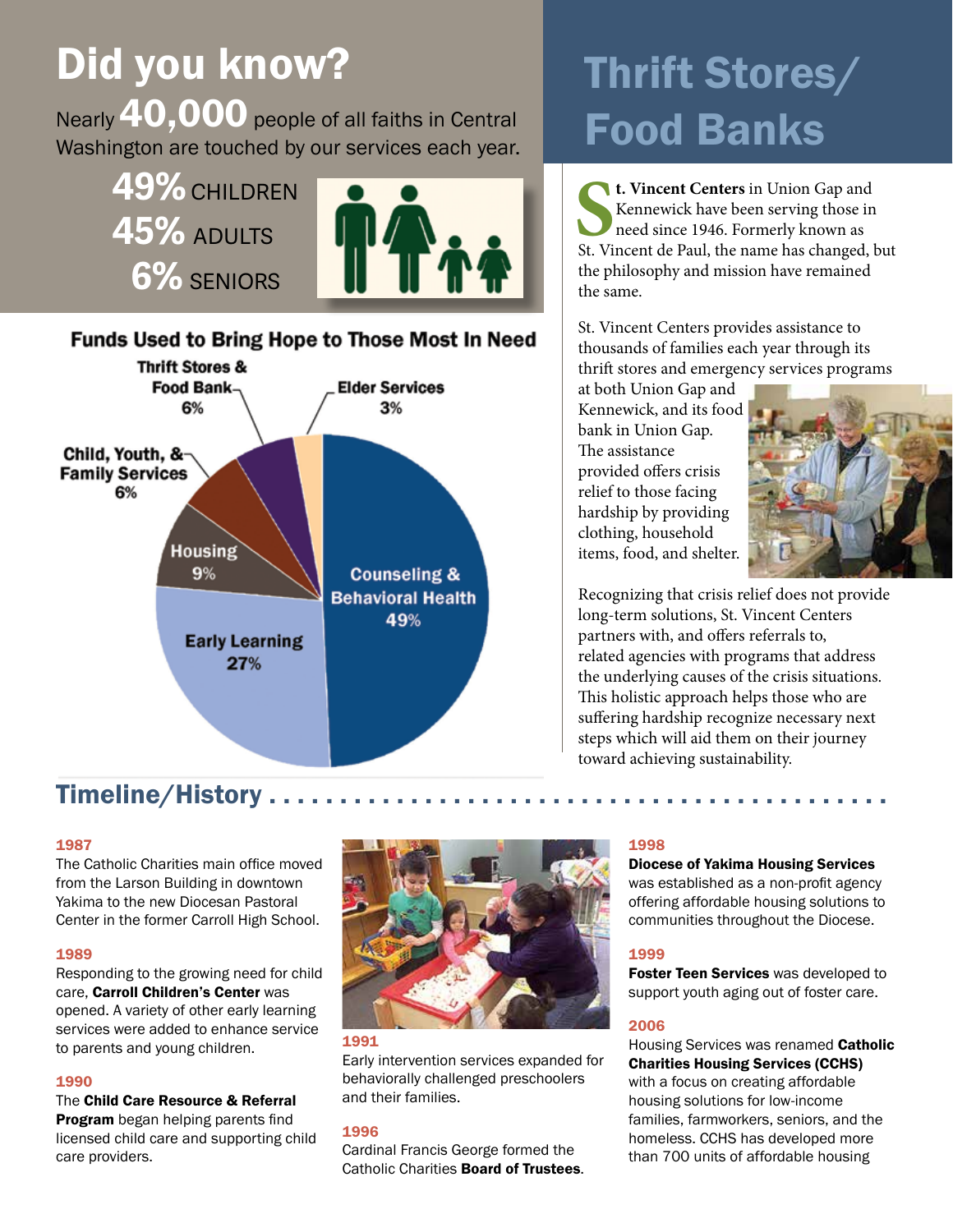# **Housing Services**

**W**orking with local Catholic parishes, community groups, and others sponsors, Catholic Charities Housing Services (CCHS) develops, owns, and manages a variety of affordable housing developments that serve low-income, vuln and others sponsors, Catholic Charities Housing Services (CCHS) develops, owns, and manages a variety of and underserved populations. These affordable housing options include workforce, senior. and special needs housing, and singlefamily homeownership.

#### New Life Homes

This "self-help" homeownership program offers interested first-time buyers the chance to achieve their dream of homeownership. The program helps very low to moderate income families learn skills to become successful homeowners. These services include establishing/repairing credit, budgeting, mortgage education and home maintenance. Qualified families



### Timeline/History .

throughout Central Washington. CCHS has helped first-time homebuyers purchase more than 150 homes through the sweat equity homeownership program.

St. Vincent de Paul stores were renamed **St. Vincent Centers.** St. Vincent Centers currently serve two communities, with a store in Kennewick and a store and food bank in Yakima.

#### 2014

CFCS expands mental health services in Chelan and Douglas Counties and incorporates crisis services.

Early Childhood Education & Assistance Program (ECEAP) added invest "sweat equity" during the construction process which allows them to purchase a home with no down payment.

#### Multi-family Housing

CCHS develops and owns affordable, quality multi-family rental housing for very low- and low-income individuals and families throughout Central Washington. This affordable housing supports the region's valuable agricultural industry by serving farmworkers.

CCHS also provides housing for senior/elderly, homeless, disabled, and special needs populations.



### Housing Counseling and Resident Services

These services are designed to address the challenges faced by those living in poverty. The Resident Services program has five main areas of focus: Health/Nutrition, Education, Crime Prevention, Community Engagement, and Economic Opportunities.

early learning classrooms for low-income preschool children and their families.

Catholic Bishops of Washington State launched PREPARES in partnership with parishes to support women and families

during their pregnancy and parenting journey.

#### 2015

The Father

Tom Champoux Fund was established to sustain our ministry to children and families.

#### 2016

The Homeless Youth Program was

created to support homeless youth with housing and other essential needs.

#### 2017

The agency is renamed Catholic Charities Serving Central Washington, encompassing the services of Catholic Family & Child Service, Catholic Charities Housing Services, and

### St. Vincent Centers. Growing Hope, Child & Family Development Center, our early

childhood education center opens, bringing together the Catholic Charities Early Learning Programs and expanding services to low-income, high-risk children, infants through age 5, and their families.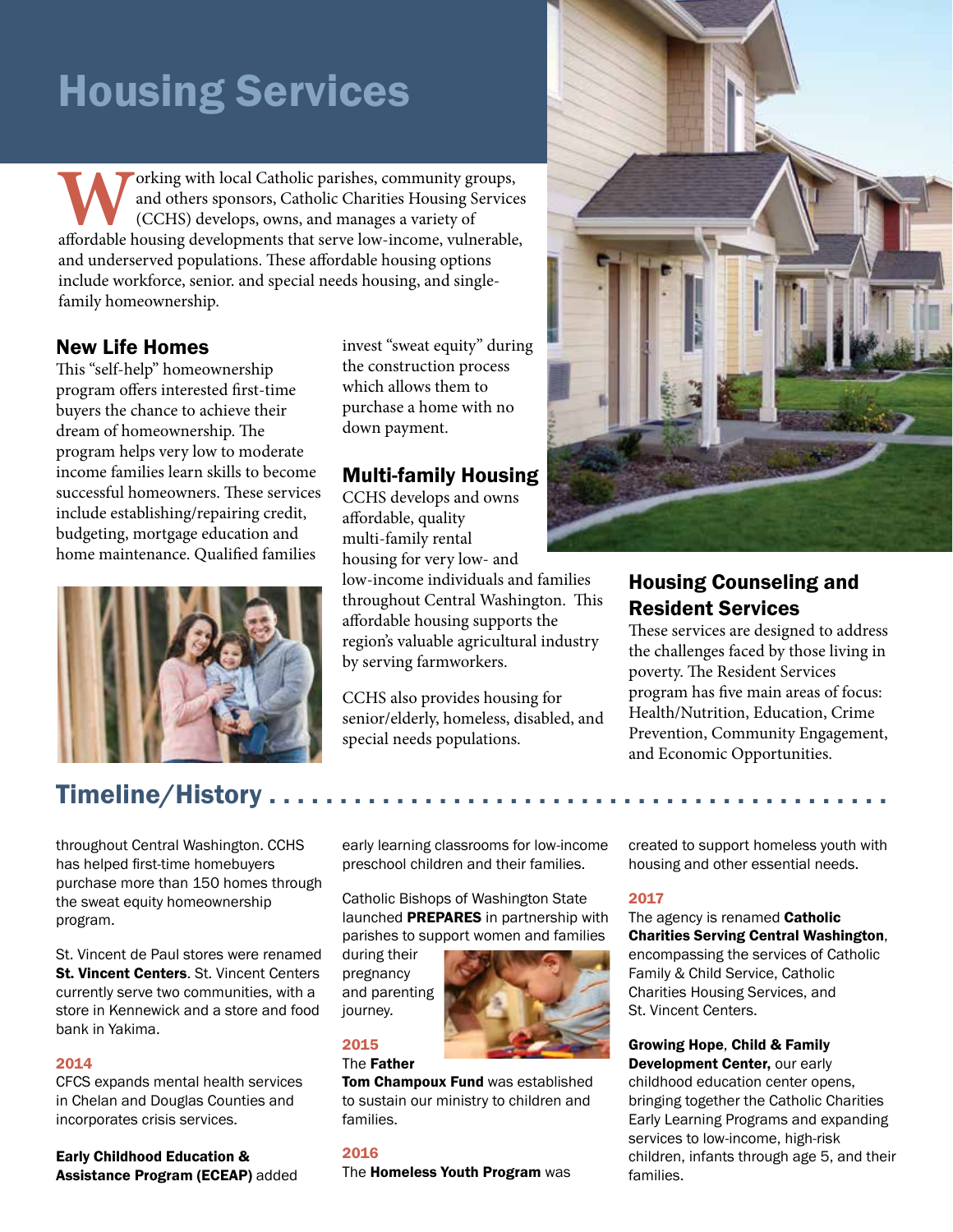

# **Child and Youth Services**

sabel hasn't had an easy life, but in spite of that, the articulate 23-year-old knew that it was up to her to make a better life for herself and her two sabel hasn't had an easy life, but in spite of that, the articulate 23-yearold knew that it was up to her to toddlers. When she learned about Catholic Charities' Young Adult Housing Services (YAHS), she recognized it was a way up and out of her difficult situation.

A single mother with no supportive family in the area, she had been dependent on the father of her children, but when he was sent to prison, she and her children became homeless. Most of the people she knew were also homeless. With nowhere to go, she and her

children were couch-hopping, sleeping in her car, or staying at her dad's house.

"Unfortunately, my dad and I don't have a very good relationship," she said. "So, staying at my dad's house was difficult. But I did it for my two beautiful boys. I didn't want them on the streets or sleeping on a different couch every night."

It was also her impetus to apply for YAHS. The new program for homeless youth (ages 18-24) helps them find housing, employment, and provides assistance with budgeting, career planning, education, and setting personal goals. Isabel applied and was put on a waiting list. During her wait, Isabel picked up extra shifts at her job and saved her tips and checks so she was able to afford her own apartment.

"Callie [Webster] from Catholic Charities contacted me, and because of their help and direction, I was able to go back to school. I'm so happy that I have this program because I don't think I'd be able to manage working, going to school, and taking care of the boys all at the same time without having the help that I have now."

Now in her eighth month of the two-year program, Isabel will have her GED in three months, and will begin massage therapy school four months after that. Callie, a supervisor for YAHS, is impressed with Isabel.

"What strikes me about Isabel is her general willingness to put herself out there and take full ownership and responsibility for her life," Callie said.

## Services offered . . . . . . . .

- Carroll Children's Center
- Child Care Aware of Central Washington
- Child Care Nutrition
- **Foster Care & Foster Youth Services**
- Kinship Navigator (non-parent guardianship)

Before entering the program, Isabel was working noon to midnight just to make ends meet. Each day she left for work while her boys were in school, and came home when they were sleeping. She hated it.

"It broke my heart. One day my son sat there and asked me 'do you not love me and my brother anymore? You don't see me, you're not at home.' That right there was my breaking point and I came to realize that yes, work is important but my kids are more important."

The program opened up a lot of time for her by focusing on money management, help with rent and goal-setting. So, now she works six hours-a-day and is able to play with her children when she gets home.

"If it wasn't for this program, I don't feel like me and my kids would be where we're at today," Isabel said. "This isn't a program that just pays your rent and you call it a day. This literally helped me set goals and helped me see the bigger picture and what I need to look at five years from now, two years from now. You need to set goals. I needed to better myself and there were times when I was in a dark place and I didn't know what to do anymore. This program helped me not only with rent and bills, but also emotionally. This program is a blessing. "

- Parents As Teachers
- PREPARES Pregnancy & Parenting Support

Learn more about these programs at www.catholiccharitiescw.org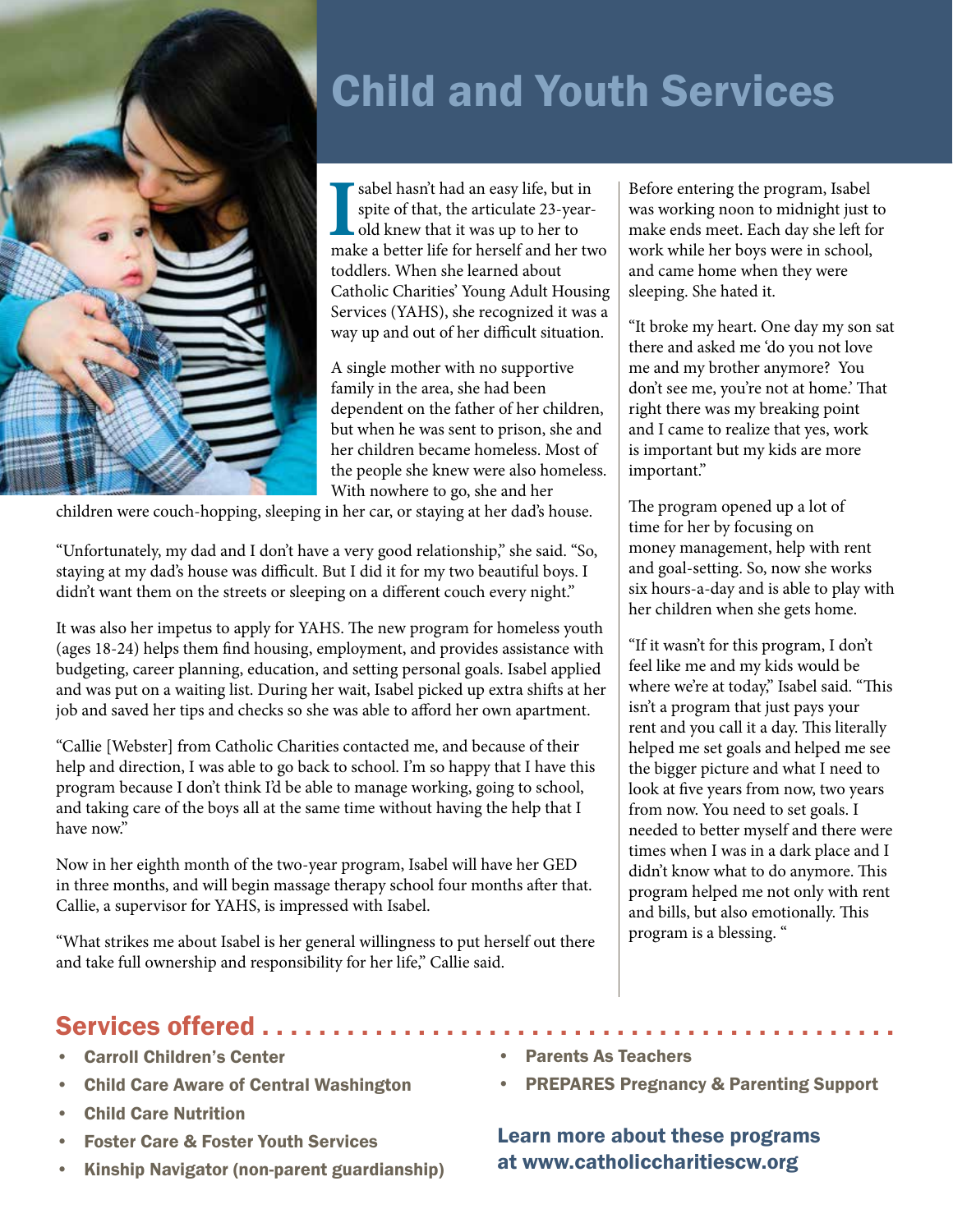# Volunteer the dump. Volunteer Services

**O**ne day after work, Anna came<br>
home to bad news. Yakama<br>
Nation Housing was going to<br>
close down the housing project where home to bad news. Yakama Nation Housing was going to she and her family lived. There were roughly 90 families who needed to find new housing within the next two months.

As Anna's community wondered where they would go and where they would get the money to move, her family was fortunate to know that they could always go back to their grandmother's house.

"My grandparents had left their house to my mother, who had quadruple bypass surgery in 2010 and still has heart and mobility issues. It is an old house and needs lots of work, so my mother never wanted to live there and she opted to rent it out. But, our plan was to move back to the old family

## Services offered . .

Volunteer Services is a partnership between caring volunteers and individuals in need, to help lowincome elders and adults with disabilities continue living with dignity in their own homes. Volunteers reach out by completing such tasks as minor home repairs, yard work, wheelchair ramps, transportation, light housekeeping, and grocery shopping.

house," she explained. They didn't realize the extent of the rundown condition of the house.

"The family that my mother was renting the house to had decided not to pay their garbage bill, and had let the garbage pile into the size of a small mountain. The stench was awful! The house hadn't been painted in over forty years and the front steps were very steep," Anna recounted.

It was when Anna was working for the Yakama Nation Area Agency on Aging, that she first learned of Catholic Charities' Volunteer Services.

"I told my mother about the program because she felt overwhelmed by the work that needed to be done and also by the price of it all. The next day, she came into the office to fill out an application. I believe it was maybe a

month later that a group come out to help clean up the property."

So, Anna put on some old clothes and a hat and went to work right alongside the group. There were five to six trailers full of garbage that went to

"It was so beautiful to see the finished site. I know it took a lot of stress off my mother. It gave her one less thing to worry about because we still have a lot of work to do inside," she said. "The volunteers also painted the house



a beautiful baby blue color and built a ramp so my mother could get in and out of the house easier. My mother and I are grateful for the selflessness of the volunteers. They are truly a blessing to elders who are in need."

#### Senior Companions

Senior companions serve one-on-one with frail elders and other homebound persons. They provide companionship, and may assist with grocery shopping, transportation to medical appointments, and other tasks. With help from their senior companion, many vulnerable individuals are able to live independently in their own homes.

#### RSVP

This network of volunteers makes a difference in our community doing projects that assist children with needed school supplies and toy drives, food collection and delivery, services to elderly, and filling the gaps for critical social service needs in our local communities.